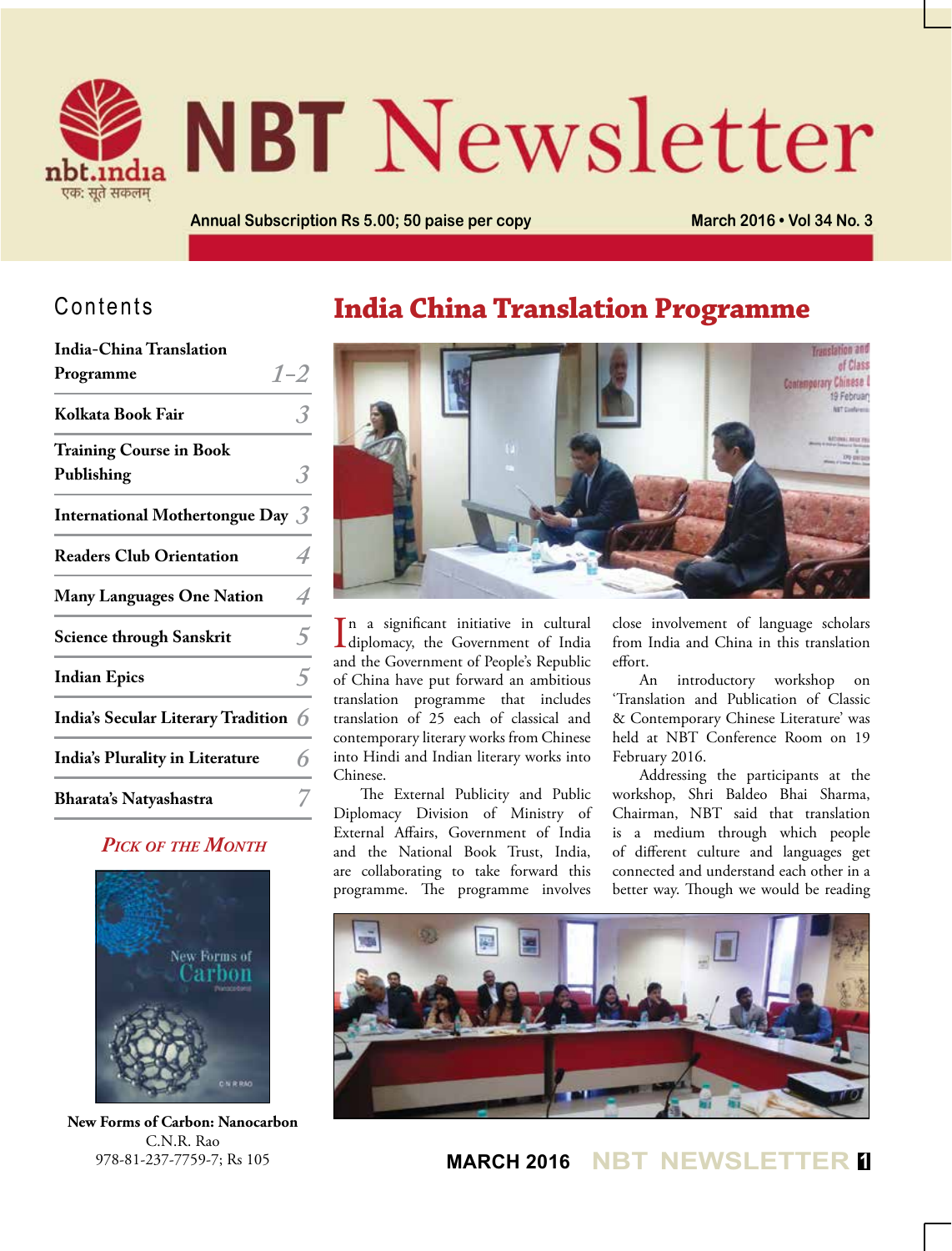

the Chinese works in Hindi we would get an opportunity to understand the literature, tradition and culture of China. He hoped that this endeavour would bring the two countries closer. He also thanked the scholars/translators for supporting the programme.

Speaking on the occasion, Dr Rita Chowdhury, Director, NBT said, "India China Translation Programme is not only about translating books but rather it is a cultural exchange between the two countries." She added, "Through this work we can create an image of the two countries sharing philosophy and culture." Sharing her experience as an author, she said that it is difficult to give soul to the creation while translating it into other languages. Reflecting on her novel *Makam*, which looks at the lives and times of the Chinese in India, she said that the Chinese were brought to India especially to work in the tea gardens of Assam by the East India Company and they later became a greater part of the integrated Indian society. She hoped that this project would create an environment of attachment.

Shri R Masasuki, Director, XPD Division said, "This project comes to us as part of intensified bilateral exchange between India and China. Referring to the Prime Minister Shri Narendra Modi's visit to China and the visit of Chinese President Mr Li Keqiang's to India, he said that with their visits, the cultural contacts between the two countries have enhanced. He remarked that this programme is in continuation to the growing cultural contacts between India and China. He also said that, "Translation is not an easy task. It is difficult to translate Chinese language to Hindi and vice versa. We belong to rich cultural society and therefore translation has many nuances of culture, language, tradition etc. He also hoped that the translators involved with the programme would translate the works without diluting the text of Chinese works.

Prof. B R Deepak, Centre for Chinese and Southeast Asian Studies (CCSEAS), JNU in his introductory remarks said that this programme is part of MoU signed between India and China. He said that some of the best known works of Chinese literature from Confucius to Mo Yan need to be translated into Hindi and later in other Indian languages under this project.

Wing Commander Nikhilesh Dixit Officer on Special Duty, MEA also spoke on the occasion.

The participants in the workshop included Prof. B R Deepak; Prof. N M Pankaj, Nalanda University; Ms Dayawanti, Assistant Professor, CCSEAS; Shri Kaushal Kishore, Assistant Professor, CCSEAS; Shri Madhurendra Kr. Jha, Assistant Professor, Doon University; Ms Tanvi Negi, Assistant Professor, Doon University; Shri Udai Kunwar, Assistant Professor, Aligarh Muslim University; Shri Prashant Jain, Assistant Professor, SFL, New Delhi; Shri Prashant Kaushik, Assistant Professor, NDA, Pune; Ms Arpana Raj, Assistant Professor, Central University of Jharkhand; Shri Irfan Ahmed, Assistant Professor, Sikkim University, Sikkim and Ms Severin Kuok, Ph.D candidate and HYI Fellow.

participants in three different sessions discussed about the various aspects of the Chinese literary works to be translated into Hindi including Confucius and Confucian Classics; Xuan Zhang and *Journey to the West during Great Tang*; Ba Jin and his representative work *The Family*; Lao She and *The Camel Boy*; Mao Dun and his *Midnight*; Selected Works of Guo Moruo; Bing Xin and her representative works; Xu Zhimo and his selected works; Wang Meng and *Long Live the Youth*; Liu Zhenyu and *Looks Beautiful*; A Lai and *Red Poppies*; Ji Xianlin and Sino-Indian Cultural Interaction; and Chen Zhongshi and *The White Deer Plain*.

They also discussed about various technical aspects for bringing out the Chinese literary works in Hindi like the font to be chosen, font size, size of the book etc.

Besides, the works of Indian authors including Surdas, Kabir, Munshi Premchand, Bharatendu, Jaishankar Prasad, Vrindavan Lal Verma, Ram Kumar Verma, Mahadevi Verma, Agyeya, Bhishm Sahni, Phaneswar Nath Renu, Mohan Rakesh, Shrilal Shukla, Nirmal Verma, Manu Bhandari, kashinath Singh, Kamleshwar, P C Bagchi, R K Narayan, Gulzar, Raja Rao, Sunil Gangopadhyaya, U R Ananthamurthy and Thakazhi Sivasankara Pillai are being translated into Chinese.

During the workshop, the

#### **Chinese Translation of Surdas' Sursagar Released**

As part of India China Translation Programme, the Chinese version of Surdas' Sursagar, authored by Prof. Jiang Jingkui, Head of Hindi Department, Peking University was released at Vivekananda International Foundation Auditorium, Chanakyapuri, New Delhi on 8 January 2016.

Mr Tarun Vijay, Hon'ble Member of Parliament, Rajya Sabha released the book. Mr Sun Shoushan, Vice Minister, State Administration of Press, Publication, Radio, Film & Television of the People's Republic of China; Mr TCA Rangachari, former Ambassador to France & Germany and General N C Vij, Director, Vivekananda International Foundation were also present on the occasion.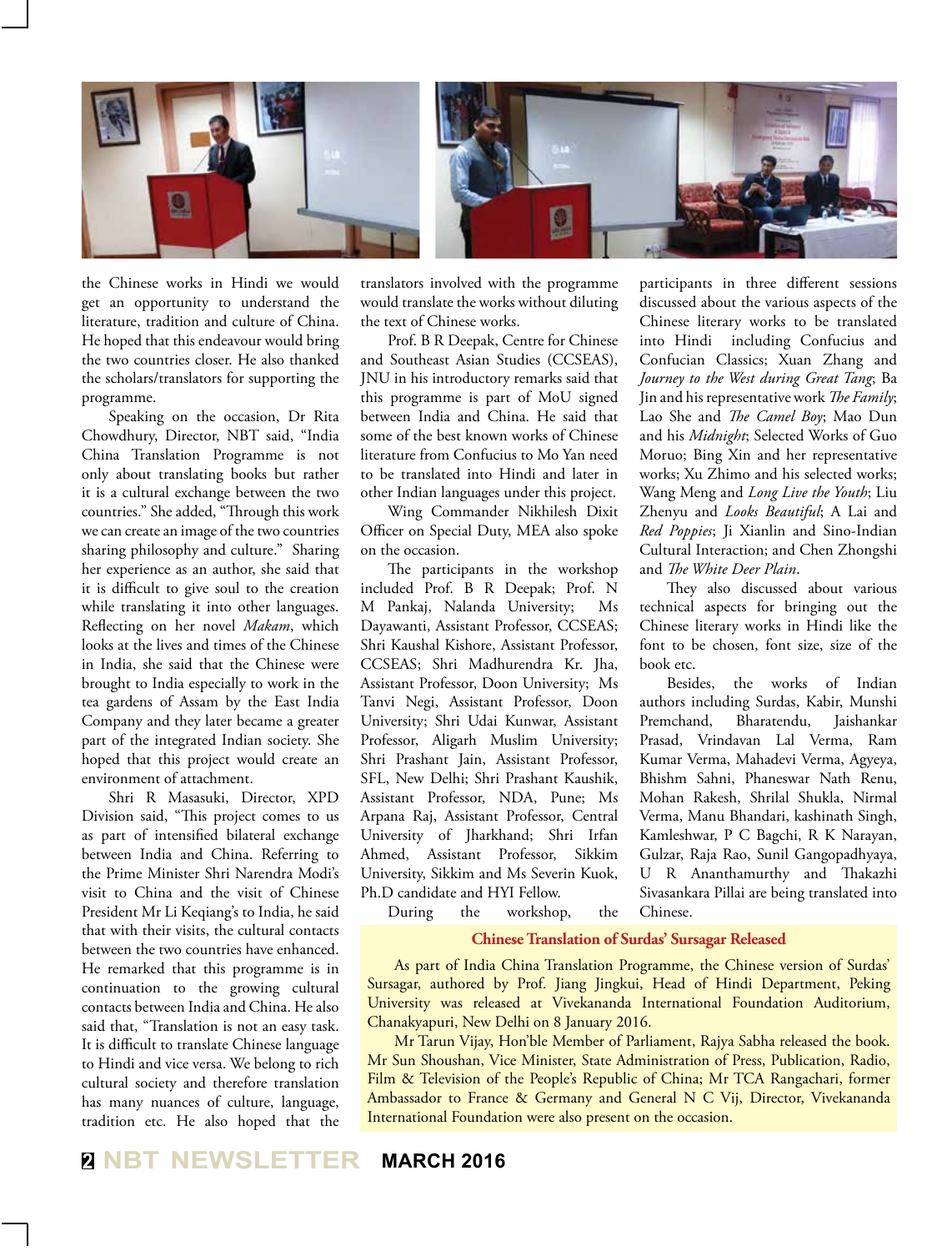#### **Kolkata Book Fair**

National Book Trust, India participated in 40th International Kolkata Book Fair held at Milan Mela Compound, Kolkata from 27th January to 7th February 2016.

The Fair was inaugurated by Smt. Mamata Banerjee, the Hon'ble Chief Minister of West Bengal. This year Bolivia was the Focus Country. Around 30 countries participated in the book fair showcasing their rich literary heritage, culture and literature.

During the Fair, several literary programmes were organized including a book release function of children's book in Bangla titled *Ek Kathure Ar Bagher Gapo*, authored by Shri Pracheta Gupta. Shri Baldeo Bhai Sharma, Chairman, NBT,

# **Training Course in Book Publishing**

National Book Trust organized a week-long training course in book publishing in Ranchi, the capital city of Jharkhand from 28 January to 4 February 2016.

Shri Dinesh Oraon, Hon'ble Speaker, Jharkhand Legislative Assembly inaugurated the course. He said that more and more books on cultural heritage needs to be written in regional languages in order to widen the scope of readership across different sections of the society. He also said that though Jharkhand is far



released the book. Expressing his happiness for being a part of the Fair, Shri Baldeo Bhai Sharma said that Kolkata Book Fair is 'Maha Kumbh of Books'. He added that Bengal is the place of distinguished personalities including social reformers, writers and thinkers like Rammohun,

Vidyasagar, Bankim Chandra, Madhusudan, Tagore, Ramakrishna, Vivekananda and Sarat Chandra. While talking about the importance of book, he quoted the lines of a poem by Gulzar echoing the fact that books are the only medium through which one can communicate with others.

Later, Shri Baldeo Bhai was felicitated by the organizers of the

book fair, the Publishers & Booksellers Guild. On this occasion Shri Tridip Chatterjee said that Shri Baldeo Bhai Sharma is a veteran journalist who has written a number of articles on issues of national importance in major Hindi dailies like *Dainik Bhaskar*, *Amar Ujala*, *Dainik Jagran* among others.



behind in publishing but provides ample opportunities for the professionals in the field.

Speaking at the inaugural session, Shri Baldeo Bhai Sharma, Chairman, NBT said that books play a significant role in the overall development of human beings. He added that publishing industry is developing in India. It offers good employment opportunities in various streams of the industry. He also informed about the activities being undertaken by the NBT for the promotion of books and reading habits.

Dr R K Pandey, Vice Chancellor and M. Raizuddin, Pro Vice Chancellor, Ranchi University also spoke on the occasion.

#### **International Mothertongue Day Celebrated**

n the occasion of International Mothertongue Day, a panel discussion on 'Regional Languages of Bihar' was held at Hajipur, Bihar on 20 February 2016 as a part of the events organised at the Hajipur Book Fair.

Speakers shared their views on the need to preserve the regional languages by using the words, phrases and idioms which are hardly spoken in day-to-day conversation. Referring to the role that language plays in the development of literature, they observed that literature is a medium of expression and it further strengthens the culture and tradition of a region. They also felt that to save mother

tongues from getting extinct, it is necessary that we should respect our languages and work collectively for the development and promotion of languages.

The session was presided over by Prof. Ramvachan Rai, Member of the Bihar Legislative Council and noted litterateur. He talked about the role that literary



organizations are playing in the promotion of languages.

The other speakers on the occasion included Prof. Virendra Jha, Head of Maithili Department, Patna University; Shri Chandrabhusan Rai, Chairman, Bhojpuri Academy; Shri Udai Shankar Sharma, Chairman Maghi Academy; Shri Mushtaq Ahmad Noori, Secretary, Bihar Urdu Academy; Shri Chandrakishore Prashar, well-known author; Dr Jai Krishna Mehta, Director, Bihar Rashtrabhasha Parishad.

The programme was coordinated by Dr Kamal Ahmad, Programme Officer of NBT's Book Promotion Centre in Patna.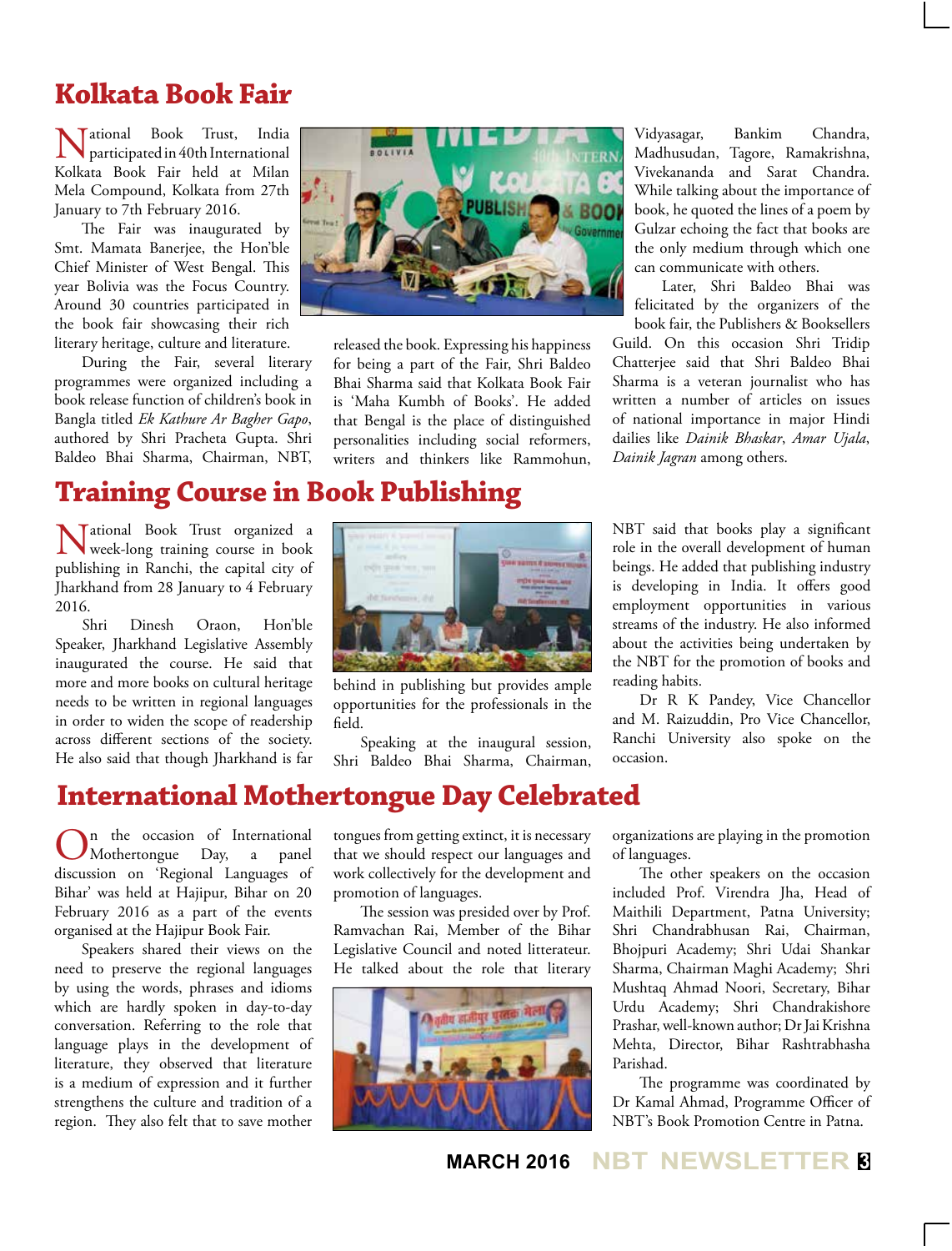# **Readers' Club Orientation**

Readers' Club Movement, one of the Ragship programmes of National Book Trust, India, coordinated by its National Centre for Children's Literature, has over the years reached the remote corners of the country. Over 36,000 primary schools and reading promotion centres including libraries run by NGOs have been covered under this programme.

 With a view to promote this movement, two orientations were recently held. The first one was held as a part of "Kartavya Pustak Mela" at Shamli (UP) on 28 November 2015. Shri Prempal Sharma, eminent author and educationalist and Shri Rajnikant Shukla, author and teacher interacted with local school teachers, rural library coordinators and NGOs on the occasion. The programme was attended by over 40 enthusiastic reading promotion activists from the district.



In the second one, organized on 28- 29 January 2016 at SCERT, Chhattisgarh,

Raipur, over 75 Master Trainers and State Resource Group Members were oriented on "How to run a Readers' Club". With the active cooperation of UNICEF, Pratham, Room to Read and several other organizations working at grass-roots level, NBT is setting up Readers' Clubs in 1134 Govt. Primary Schools in this state with adequate tribal concentration.

Dr. Mahendra Kumar Mishra, Ms. Jessy Kurien and several faculty members from SCERT, Chhattisgarh, Raipur and DIET, Raipur interacted on the occasion with the participating master trainers who will train the coordinator of Readers' Club in various parts of the state with regular monitoring by SCERT, Chhattisgarh.

Both the orientations were coordinated by Shri Manas Ranjan Mahapatra, Editor and Head, NCCL(NBT).

#### **New Delhi World Book Fair**

January remained a hectic month for the National Book Trust, India as it organised the 24th edition of the New Delhi World Book Fair at Pragati Maidan, New Delhi from 9 to 17 January 2016. A number of events took place at Theme Pavilion of the Fair in which a number of authors, scholars and booklovers

participated with great enthusiasm. We covered many of the happenings in the *Fair Daily*, a bulletin published every day during the Fair. We are reproducing some of the write-ups published in the *Fair Daily* that gives a ringside view of the New Delhi World Book Fair 2016.

#### **Many Languages One Nation**

A panel discussion on 'Many Languages<br>
One Nation' was organised at the Theme Pavilion. Panelists at the session included Prof. Kuldeep Chand Agnihotri, Shri Nirmal Kanti Bhattacharjee and Prof. K.N Tiwari. The conversation was moderated by Shri Baldev Bhai Sharma, Chairman, NBT India.

Speaking on the many languages in India, Prof. Kuldeep Chand Agnihotri said that its unity is the essence of this diverse nation. The multitoned hues of languages is the source of its strength and unity. He was of the opinion that an individual is best able to think and imagine his mother tongue. Lack of education in the mothertongue is leading to a gradual shift away from its usage.

Shri Nirmal Kanti Bhattacharjee on our remarkable diversity said that conflicts due to language differences come



about due to political reasons. English is necessary for growth and development but not at the cost of losing our mothertongue. Language is sustained by usage and this only begins at home even if major languages are required to function in the world outside. However, it is remarkable to note that there is a common thread of connectivity that runs through most of our literature. The same story may be narrated in different languages and the same festival may be celebrated across various regions

and communities and also referred to by different terms but the essence and belief runs same across thi diverse nation.

Prof. K.N Tiwari recounted that many languages are spoken across India. The underlying sentiment that runs through all the different languages is the core that binds this diverse country together. The story of *Ramayana* and *Mahabharata*  is found in almost all languages of the country. This is how this diverse country has one soul. The common belief of the people of the country in spite of the differences in languages is the binding force of the nation.

Shri Baldev Bhai Sharma in his remarks said that the Theme Pavilion showcases the art, linguistic and cultural heritage of this diverse nation which is the living proof of our multifaceted heritage with a common connected history.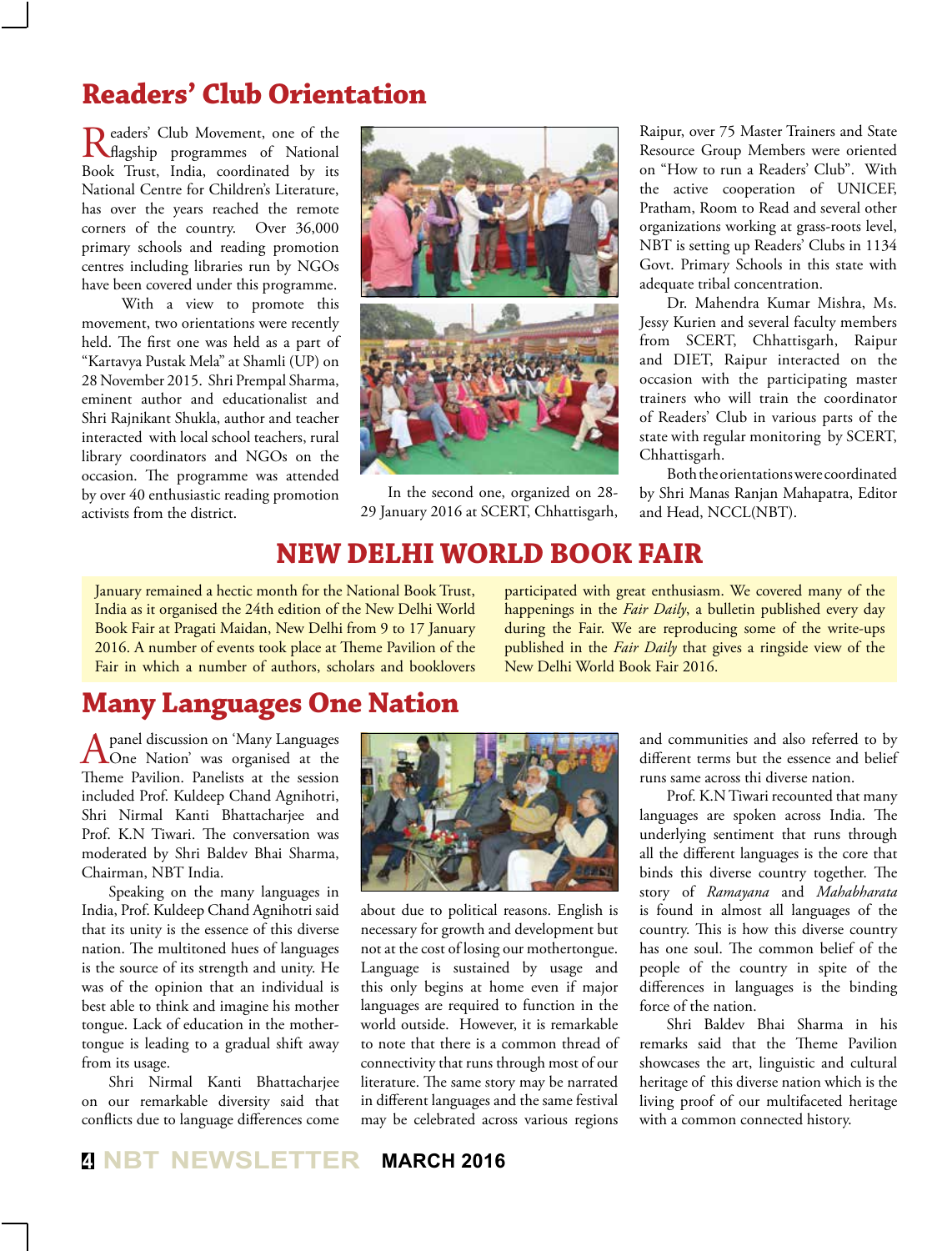#### **Science through Sanskrit: Exploring Possibilities**

A panel discussion on the treasure trove of ancient Indian knowledge of science and medicine took place at the theme pavilion to the delight of the audience. Many rare and unknown facts were brought forth by the panelists. The discussion and participants were introduced by the Chairman of NBT, Shri Baldev Bhai Sharma who welcomed this opportunity to raise awareness and renew the interest of the people, particularly the youth, on this topic.

Moderating the event, Shri Shreeshji Devpujari emphasized on the importance of Sanskrit which is the essence of the Indian historical tradition. He lamented the fact that the importance of Sanskrit diminished in usage and that after the British colonization, the scientific

temper and thinking only came to be appreciated if it came from the West which led to the abatement of the rich knowledge and heritage of our own country. The scientific and large scale industrial Western methods are often detrimental to the environment. However, Indian traditional processes advocate the usage of environmental resources in adequate amounts to sustain the



natural environment and what it provides.

The panelists Dr. C.S.R. Prabhu and Shriram Jyotishi spoke at length about the scientific instruments and implements and more than 200 materials described in the *Viman Shastra*. which contains rare information about Indian scientific machines. Shri Prabhu articulated that



Indian scholars were more advanced in the ancient time as there is evidence of a more advanced technology in the creation of the Pushp Viman or the 'flying chariot', the creation of the rock cut caves of Ajanta-Ellora and many temples carved out of an entire mountain. There was also the description of more than 5000 aesthetic products described in the Gandhashastra or 'study of aromas' which contains accounts of many

cosmetic and aesthetic products. Shriram Jyotishi, a scholar of Ayurveda, spoke about the innumerable cures Ayurveda can provide. He talked about how ancient Indian scholars had carefully classified the body components and the kind of treatments that would be administered for each ailment. They classified the external

> environment and their properties to treat the illness in relation and conjunction to the inner as well as external elements.

> The moderator concluded the session by mentioning that the ancient scientific knowledge is not totally lost on us. We can access this knowledge of the ancients by consulting the Sanskrit texts which hold this knowledge.

#### **Indian Epics in Regional Languages and Literature**

**I** ndian literary epics *Mahabharata* and<br>*Ramayana* transcend into cultures and ndian literary epics *Mahabharata* and languages of various regions. A session

at the Theme Pavilion on the subject was moderated by Shri Sanjiv Kumar, and the panelits included Dr. Avanijesh Avasthi and Ms. Thanuja Bhattathiri.

Thanuja Bhattathiri spoke about Malayalam literature which is highly influenced by the epics. She said that Puranas and epics are two different things – Puranas are stories of Gods and Goddesses while epics depict these great characters with human flaws. In each and every character we can derive our own interpretations and with each reading of the text we can decipher new connotations and meanings of the story and character. Epics give us the liberty to



make our own interpretions. Like the features in old black and white photograph some facts are clear, some are unclear and some are left to the reader's interpretation. The Kathakali dance form was exclusively accessible to only the priests and higher castes until Kunjan Nambiar in deviance of these hegemonic hierarchies brought out his own version of the dance

**MARCH 2016 NBT NEWSLETTER <sup>5</sup>**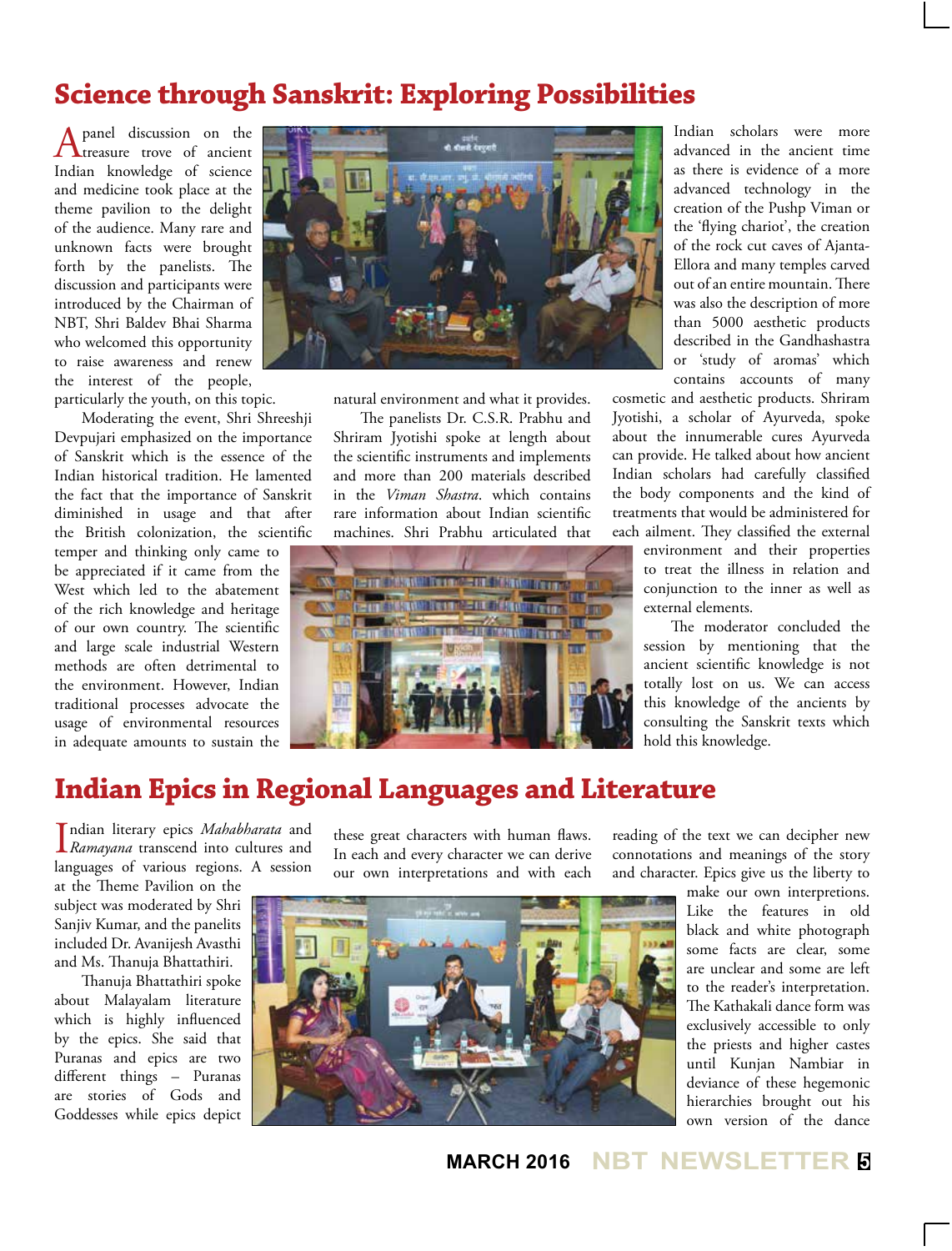form which was accessible to the masses. The tale of Madhavi narrates the story of a princess whose father married her off to four kings consecutively for supply of 800 black horses each with a white left ear. Yet the king was unable to get the required number of horses. A sage then comes to his rescue whose divine intervention fulfilled the condition and also restored the virginity of the princess. Later, she decided to marry a forest and disappear

into oblivion. Epics can be interpreted in relation to ceratin events in today's world like Kauravas who were born in pots and these days there are baies being born from test-tubes.

Dr. Avanijesh Avasthi emphasised that every piece of literature is the mirror of the time and context it is written in, and the epics are the best examples of this fact. It should be interpreted to understand its wisdom and relevance in relation to today's

world. There are often protests when Hindi is said to become Sanskritized. However, being closer to Sanskrit only links the language to Indian languages. In numerous versions of the Ram-Katha that is ingrained in many cultures across Southeast Asia, Ram is seen in the light of an ideal exemplar human being and not as a God. It is important to not blindly follow the ideals mentioned in the epics but to interpret them according to the context.

# **India's Secular Literary Tradition**

There are numerous ways<br>of narrating literature. As much as there are in transmitting and interpreting the truth in texts. Moderated by Dr. Krishna Sharma, Dr. Chandrakanta and Dr Nand Lal Mehta discussed 'India's Secular Literary Tradition' as in its literary heritage. The truth about the Shakta, Vaishnav and Shakti sects, Buddha, Mahavir Jain and other leaders are interpreted in different ways in different cultures and languages.

In her observations, Dr. Chandrakanta emphasised on the importance of the topic because secularism can often be misinterpreted to stand against religion. Traditions are like an ever flowing river that encompasses everything in its path, amalgamating things as they evolve in time. The Puranic verses contain small parables which have messages of wisdom and moral lessons. Gita is the ultimate truth – it gives us the knowledge of



'Karma' or the deeds. Buddha's teachings primarily speak out against exploitation and injustice. *Mahabharata* is the fight for justice and truth. Kalidasa wrote about beauty – the beauty of nature, the beauty of love. These stories have however evolved in the context of its interpretation, the mode and the medium. Literature has always mirrored the events in time.

The truth is one but the narrator has the power to infuse new meanings through interpretation, observed Dr. Nand Lal Mehta. The critic of the words does not intend to criticize in order to construct but to cause troubles and unrest. The common man of India is aware of the term Dharma (Religion) which in itself is an expansive and profound term. The meaning of the term has been restricted by a few people and came out with the term *Dharma Nirpaiksha* (secularism in terms of religion) and later came the terms *Sampradaya nirpaiksha*

and *Panth nirpaiksha* (creed) for secularism. Talking about the term literature, he said that literature comprises a meaning and essence and can be comprehended easily.

The panelists were of the view that there is a need to preserve our tradition and culture as found in our ancient texts. While scholars tried to seek solutions to the social dilemma, we can learn from their experiences and understand what India's Secular Literary Tradition stands for.

#### **India's Plurality as expressed in Indian Literature**

A very interesting panel discussion on<br>the 'Plurality of India as Expressed in Indian Literature' was held at the Theme Pavilion. The panelists included Dr. Sukrita Paul Kumar, Shri Narendra Kohli and Shri Baldeo Bhai Sharma, Chairman, NBT India.

Dr. Sukrita Paul Kumar initiated the discussion by focusing on the identity of India which is defined by its linguistic plurality. The whole baggage of language is culture, dialects, idioms and metaphors. Cartography of our country reveals the dynamic diversity of our country. There is a physical space and a cultural space that forms an identity. Wherever people move and settle they carry their culture and language with them. When people living in a common space side by side, they start forming a unified mosaic which

is beautiful because they are together and distinct from one another at the same time. The culture of India from the past times until the present has largely been to 'accept and accommodate'. This does not mean assimilation into the larger culture, but negotiation, which means to understand the differences and accept it and allow it to exist. If we do not appreciate the beauty of our differences, we will not be able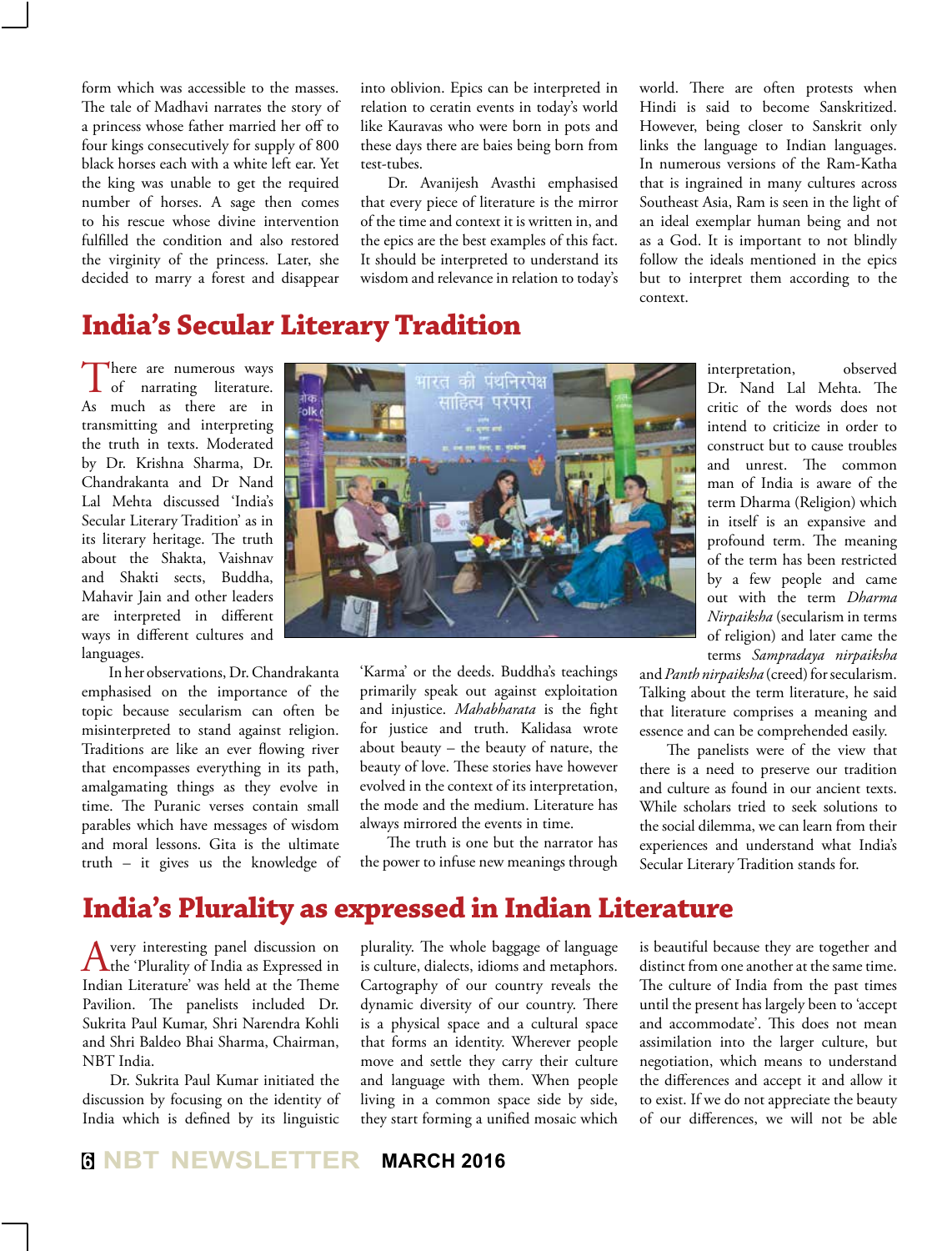to live in harmony. Hence it is necessary to read and explore one another's literature to understand each other. Literature is the way to overcome these differences and live in harmonic understanding of one another.

Narendra Kohli drew the audience's focus to the Indian epics which are available in many languages and form an integral part of many cultures of this country but it is important to remember the context and the

setting of these texts. The time and the context that they were set in are most relevant in incorporating that knowledge in today's world. Literature is the very reflection of the times as seen in the works of Bengali writers Tagore and Bankim



Chandra. All writings are influenced by time and context. Difference in language and style can affect the content. Kohli observed that the plight of women in India are better than the women in the West. India has a tradition of respecting women as the core of life and the worship of the Mother goddess (es) is prevalent throughout the country. They had voting rights as soon as the colonial shackles were overthrown unlike the Suffragettes who had to fight for their equal rights in other countries.

Shri Baldeo Bhai Sharma concluded the session by stating that all is well that ends well. Debate and discussion is an ancient tradition of addressing

social reforms and issues. The equality of genders has been prevalent in our scriptures as seen in the story of Shiv Shakti and Adi Shankaracharya and through discussions we can bring about a better understanding of these issues.

## **Bharata's Natyashashtra and India's Performance Tradition**

The *Natyashastra*, attributed to Sage Bharata, is an ancient Indian treatise on the performing arts, encompassing theatre, dance and music. It is a complete work in itself because what it contains is relevant and practiced even today unlike other texts and traditions that fade away in time.

Introducing the discussion on Natyashashtra and India's Performance Tradition, Shri Bharat Gupta observed that Natyashashtra was not only

written for temple adoration but to record the performing arts. There is no document in the world which has detailed information about dance and performing

arts of India as this work. It continues to inspire creativity even today. Due to the influences from the West, many of these forms are in conflict with itself inducing changes in the way they are performed. For example, overtly sexual overtones in performances are increasingly becoming the order of the day. This is not appreciated. The art of theatre and dancing evolve



with time and we can find inspiration and create forms from our traditions.

 Natyashastra is one of the great writings on the cultural traditions of

India, said Shri Radhavallabh Tripathi. Its importance lies in the fact that the sage Bharata compiled together what were the scattered traditions and prepared a compendium for the future generations. It is one of the greatest treasures of our nation. Even the ones who are not aware of the knowledge enshrined in the Natyashastra use the concepts described in it. The living traditions have been impeded by the modern lifestyles but technology has

also given it a new life for practice and propagation in the recent times. Many foreign scholars have researched and written on this treatise.



Today, the modern world is beginning to realize the importance of this valuable gem, and are drawing inspiration from it. The philosophy of the sage Bharata in this aesthetic pursuit is unsurpassed. There are many artists across the various cultures of India who practice these performing arts with regional variation but keep these traditions alive.

**MARCH 2016 NBT NEWSLETTER <sup>7</sup>**